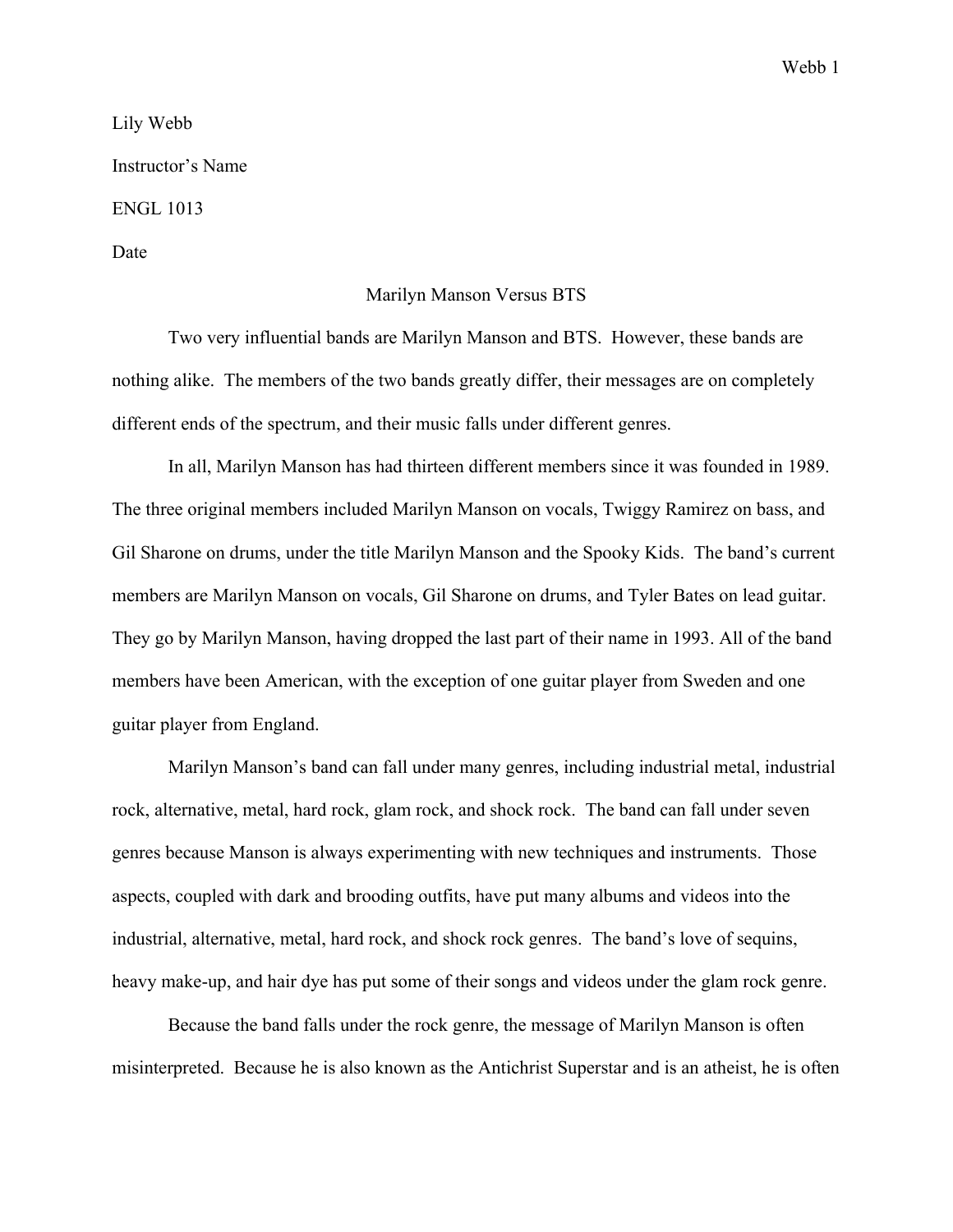Webb 2

thought of as a terrible monstrosity of a human being. Many Christians and other religious people believe him to be an uneducated boogieman. This brings many people to believe his goal is to brainwash the younger generation with a message of hate, atheism, and violence. However, this is not correct. Marilyn Manson is a college graduate who has been scarred by Christianity. His band's audio does make fun of Christianity, but it also takes a stab at the violence of the world and calls out the media for being around only when bad things happen or for the length of time a person or band is popular. The message of the band is basically that the world is hateful and violent and that that is all people focus their attention on.

The members of BTS are very different from the members of Marilyn Manson. BTS, or the Bangtan Boys, consists of seven members: V, Jungkook, Jimin, Suga, Jin, RM, and J-Hope. The band was formed by Big Hit Entertainment in 2013. The company went through auditions for a possible boy band and found seven young men from South Korea. The leader of the group is RM. Suga is the group's lead rapper, with RM and J-Hope rapping alongside him. Jimin is the lead singer; and Jin, Jimin, V, and Jungkook sing with him. Since the boys are Korean idols, they must follow strict regimens, such as going to the dermatologist almost every week, wearing light make-up for perfect skin, and not being able to date.

Though the band's main genre is Korean pop, they also fall under the genres hip-hop, electronic dance music, and R&B. The loud, colorful outfits BTS wears, both in their music videos and in daily life, are a giveaway that the band's main genre is K-pop. Most of their K-pop comes with great dance routines that their fans, called A.R.M.Y., like to learn. This puts their energetic songs in the electronic dance genre. Since the band has three rap artists, many of their songs are acceptable as rap music. The band has also released many slow songs and love songs that fit easily under the R&B genre.